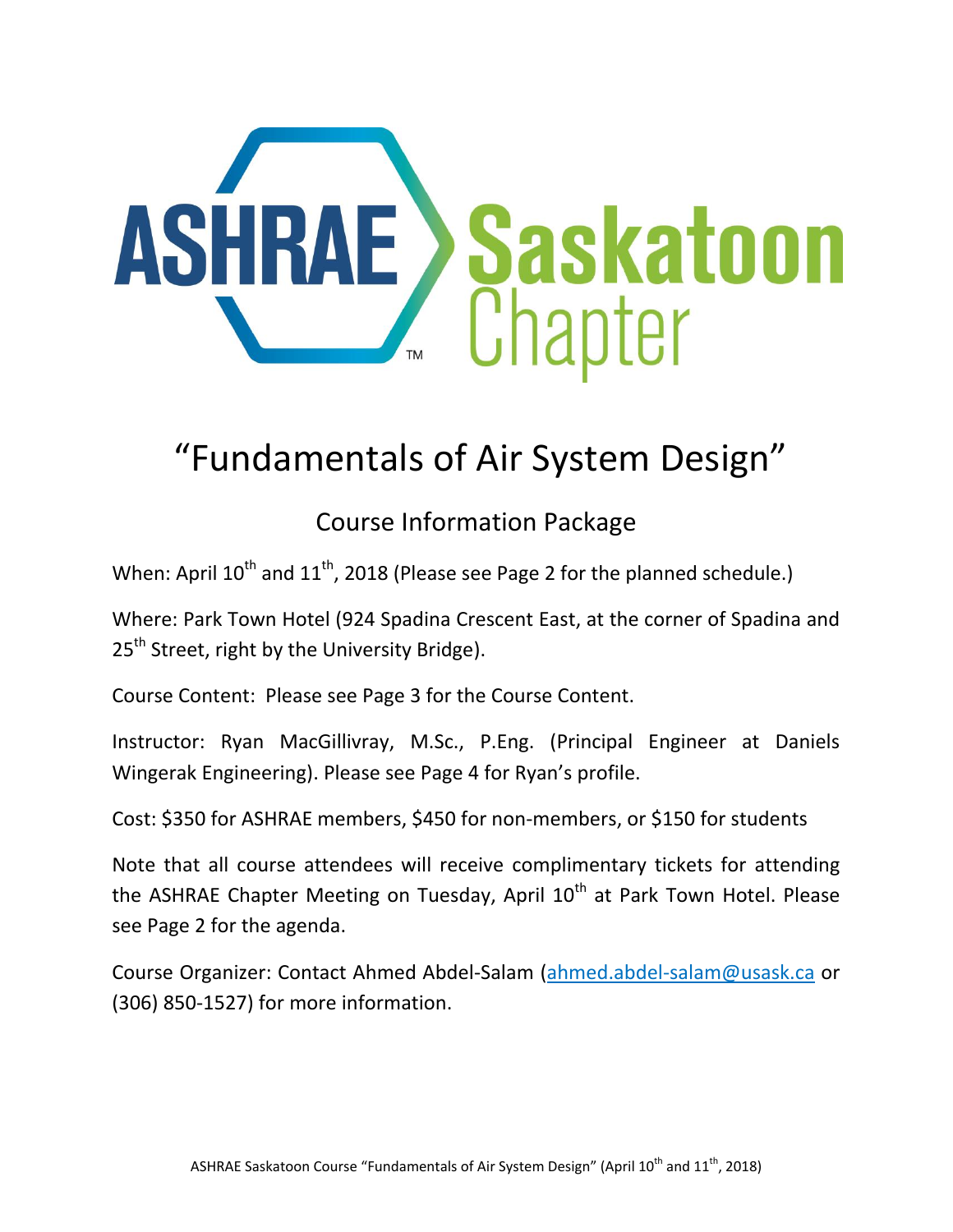

## ASHRAE Saskatoon Course "Fundamentals of Air System Design"

## Course Schedule

#### Day 1: April 10, 2018

| Start      | End        | Course Time | Event                 |
|------------|------------|-------------|-----------------------|
| $7:45$ AM  | $8:15$ AM  |             | Registration / Set-Up |
| $8:15$ AM  | 10:00 AM   | 1.75        | Course Instruction    |
| 10:00 AM   | $10:15$ AM |             | Coffee Break          |
| $10:15$ AM | 12:00 PM   | 1.75        | Course Instruction    |
| 12:00 PM   | 12:30 PM   |             | Lunch                 |
| 12:30 PM   | 3:00 PM    | 2.50        | Course Instruction    |
| $3:00$ PM  | $3:15$ PM  |             | Coffee Break          |
| $3:15$ PM  | $5:00$ PM  | 1.75        | Course Instruction    |

Day 1 of the course ends at 5:00 PM. All course attendees will receive complementary tickets for attending the ASHRAE Saskatoon Chapter Meeting starting at 5:30 PM.

#### ASHRAE Meeting: April 10, 2018

| Start             | End               | Event                                    |
|-------------------|-------------------|------------------------------------------|
| $5:30 \text{ PM}$ | $6:00 \text{ PM}$ | Cocktails                                |
| $6:00 \text{ PM}$ | $7:00 \text{ PM}$ | Dinner                                   |
| $7:00 \text{ PM}$ | $8:00$ PM         | Meeting and Presentation on Free Cooling |

#### Day 2: April 11, 2018

| Start              | End                 | Course Time | Event                       |
|--------------------|---------------------|-------------|-----------------------------|
| $8:00$ AM          | $8:15$ AM           |             | Set-Up                      |
| $8:15$ AM          | 10:00 AM            | 1.75        | Course Instruction          |
| $10:00$ AM         | 10:15 AM            |             | Coffee Break                |
| $10:15$ AM         | $12:00$ AM          | 1.75        | Course Instruction          |
| $12:00 \text{ PM}$ | $12:30 \text{ PM}$  |             | <b>ASHRAE Lunch Meeting</b> |
| 12:30 PM           | $2:30$ PM           | 2.00        | Course Instruction          |
| $2:30$ PM          | $2:45$ PM           |             | Coffee Break                |
| $2:45$ PM          | $4:30$ PM           | 1.75        | Course Instruction          |
| $4:30$ PM          | $5:00 \, \text{PM}$ |             | Group discussion            |

Day 2 of the course ends at 5:00 PM. Total Course Instruction Time: 15 hours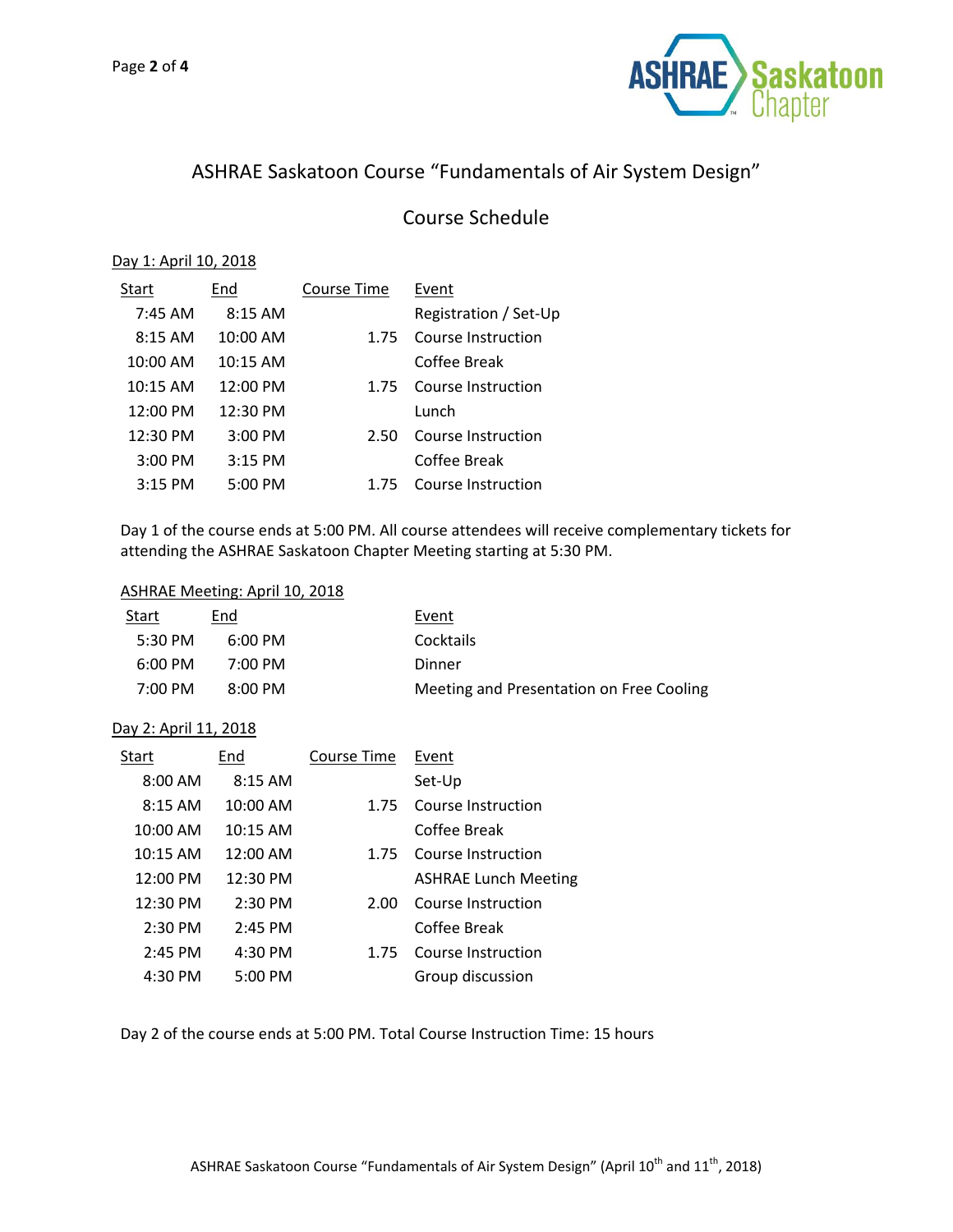

## ASHRAE Saskatoon Course "Fundamentals of Air System Design"

## Course Content

- **Fundamentals of Air Flow** Static and dynamic compressible fluid (air) laws, friction effects, the friction chart, and density and altitude effects.
- **Air Distribution System Components** System overview, air handling units, ducts, controls, air distribution devices, and sound absorbers.
- **Human Comfort and Air Distribution** Principles of human comfort, principles of space air distribution, and types of air distribution devices.
- **Relationship of Air Systems to Load and Occupancy Demands** Operating system selection criteria, system types by heating/cooling equipment type, system type by duct configuration, economizers and outdoor air intakes.
- **Exhaust and Ventilation Systems** Design considerations, system types, and energy recovery.
- **Air Movers and Fan Technology** Fan principles, fan drives, fan selection, fan installation design, fan controls and the effect of variable resistance devices.
- **Duct System Design** Design overview, materials, construction, design and sizing, and sample systems.
- **Codes and Standards** Building code requirements, ASHRAE Standard 90.1-2016, ASHRAE Standard 62.1-2016, other codes and standards, and sources of information.
- **Air System Auxiliary Components** Dampers, air filters, humidifiers, duct heaters and duct insulation.
- **Sound and Vibration in Fan Systems** Fundamentals of sound, sound and vibration sources, sound attenuation, and vibration control.
- **Air System Start-Up and Diagnostics** Design considerations, air volumetric measurement methods, balancing procedures for air distribution systems, and noise and vibration diagnostics.
- **An Actual Duct Design Problem** Duct design procedures, building and system, and working through the problem.